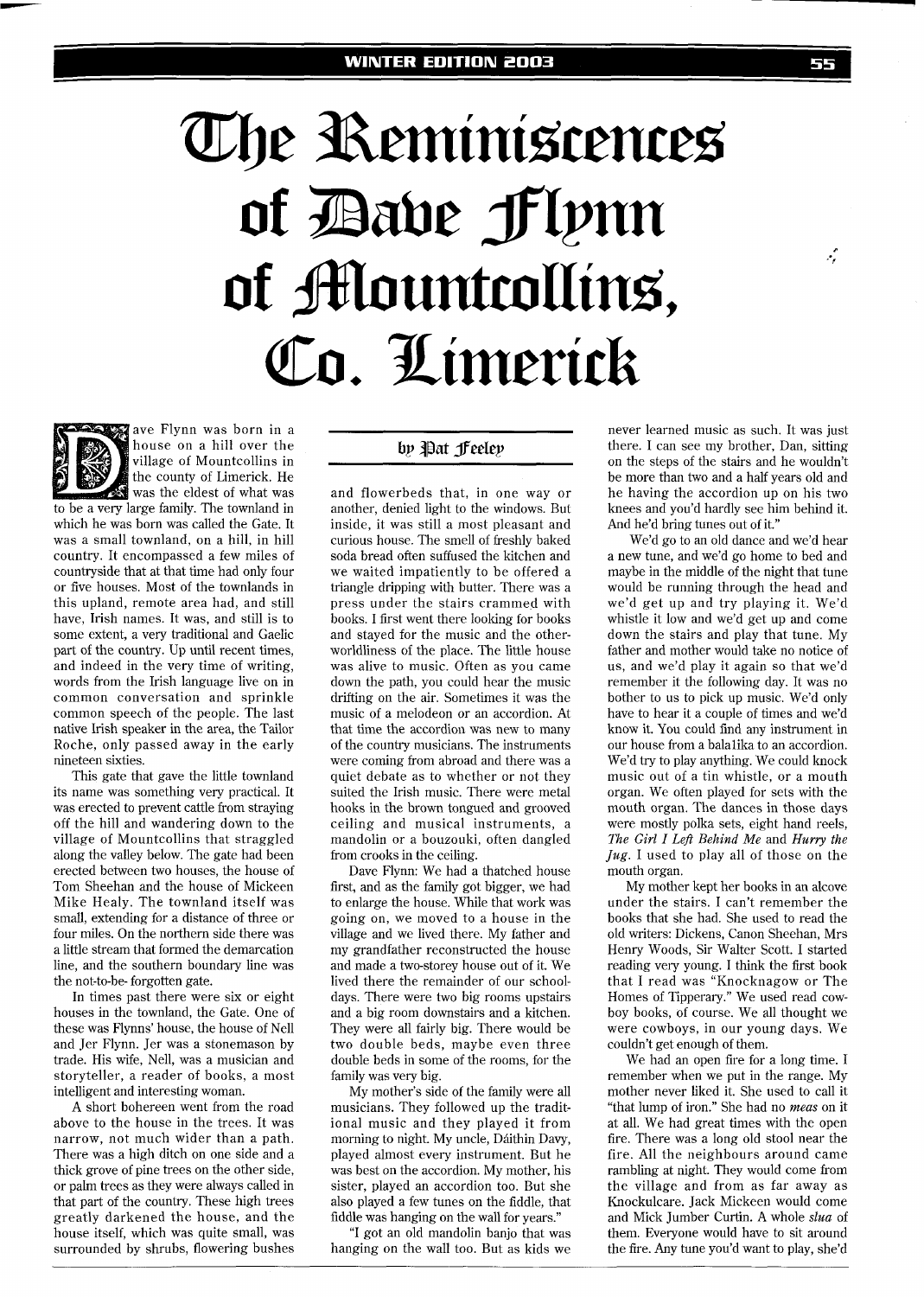diddle it. She would jig it away to herself in the comer. We often danced to the diddling of my mother and of others that would be in the house. We used to spend a lot of time at my mother's house.

But we used also go from house to house, rambling, singing and dancing. We used to go to Paddy Begley's house at the Glosha. Paddy used to play the fiddle. Sometimes we would carry a couple of girls with us, and there were two daughters of Paddy's who were good dancers. We would dance there until eleven or half eleven and we would come home again through the fields in the dark. We used have to cross swamps and boggy patches and we did that without any flashlamps or lights. We were like owls in the night. This was all when I was growing up. We used tell fairy stories and ghost stories and some of the young people would be afraid as they believed in ghosts and fairies. Then we would run through the bog and throw up balls of phosphorous light. The phosphorous would light up the sky in a ball of light every time we would hit the bog with the heels of our boots. We would frighten the lives out of some of the boys and girls, who wouldn't know how we did it. We had to make our own fun. But, I think, we enjoyed ourselves better than the young men of today. We had no pressures on us in those carefree days. Life was simple. Those were the happiest days of my life.

My mother used make squares on the griddle. She would put in a pinch of yellow meal through the flour. We used eat them hot off the griddle with tea or milk. Ah sure they were grand. You wouldn't be hungry for hours after them. Sure you would get nothing like them today. You would eat them with butter if you had butter. But if we hadn't the butter we would eat them without it. Lovely hot squares.

My uncle, Mike, had spent more than forty years in England. He was a navvy, a long distance man. He travelled all over England, Scotland and Wales, following the work as it went from one part of Britain to another. He worked with all the big contractors. He came back to Mountcollins when he could no longer do the work and he lived in the house at the Gate. After all his hard work, he did not even have a house of his own.

When I first went to England, the long distance men were fading out, but they were still to be seen on the road. You would always know them. They wore the moleskin trousers. They had leather straps under their knees to keep the pants pulled up so that the knees of the trousers would not get worn. They had their handkerchief on a bit of a stick and they would have their grub inside in it. They would usually wear a coat with a big pocket, known as a moocher's pocket. This was a big, inside pocket, the whole lower part of the coat would be taken up with it. They used to carry in it their shaving gear and all their worldly goods. All was carried in that pocket. They

travelled from one town to another. Sometimes they jumped a train. Then the railmen would try to get them off. But generally they walked from one town to another. There would be stops along the road. At spring wells, they would get water. They would leave their billycans there sometimes, hanging on the branch of a tree. It would be left there for the next person that would come along and need a can. They would know that others would be on the road and coming to the same place and they would leave vessels and cooking utensils at the well. They usually carried with them a little pot, a warmer and a small saucepan. With these they would make the shackle. They would go into a butcher and buy or beg some scraps of meat. Then they would go into a garden and steal a turnip or a head of cabbage and some potatoes. They would then make a stew out of the meat and vegetables. They would have a big feed. That is what they called the shackle.

Things were very bad in Ireland and in England when I first went to England in the 1930s. When I first went over, I had no idea about the country at all. I had not a whole lot of money, and I was not long over when all the money that I had was gone. My first and hardest time was getting a job. I had served my time as a mason but I had not fully served it. So I was not able to do anything but navvying. One morning I awoke to find that my pockets were empty and I had to get out of where I was lodging.

I took off down by the Thames Embankment with the boys that evening. There were hundreds of people sleeping rough around the river. The weather was cold at that time and we used to collect waste paper out of the baskets and spread them under and over us to keep out the cold of the night. In the morning, we'd all come together, five, six, seven or eight of us and we would pool whatever money we had. We could buy a box of biscuits for six old pence, broken biscuits that could not be sold. We'd get a dixie of tea. I suppose there would be eight pints of tea in it for another sixpence, and if we could not get the bob between us, we would see who could go out and mooch the rest of it, beg it, or get it one way or another off somebody. When we started looking for a job, we were okay. On the building sites, they would be making tea and you'd always get a mug of tea from the boys.

We would sleep rough a lot. We slept everywhere. In doorways, back alleys, streets, railway stations, anywhere that you had a roof over your head. It would be cold but if you had a roof over you, you would get by for the night, and we, of course, were young and healthy at the time. We would jump a goods train and ride the rods to the next town. You often had to depend on what you got from the men on the building sites. If you were near a Catholic hostel or a Catholic church, you might get something from them to eat.

At that time when the jobs were scarce, we had to travel a lot. We were, in some

ways, like the travelling people. We would meet the travelling people on the road and they would tell us where the wells were. They might be after coming from another town or village, and they would tell us what was going on there. We always carried an old billycan for making a sup of tea, and we knew where the springs were and the fountains and the pumps.

Twelve months before the war broke out, the economy was booming. Wages were good. Food was cheap. Lodgings were El a week in London. We had a grapevine of our own. You could meet people on the road and they would tell you where the jobs were. But there were not too many English people on the road or sleeping rough.

There were great characters on the road, but we never knew the right name of any fellow. There was the Scum McCarthy from Waterford. The Muck Hogan came from Tipperary, the Tiger Lyons from Cork. They were all nicknames. You never gave details of where you came from. You never specified a town or a village. I was young at this time. There was a share of drinking. You would get a bottle of methylated spirits for five pence or six pence, uncoloured spirits. You could mix it with tea. You could walk miles of road with that in vour bellv. It would take the paint off a door. I remember one time when I was eight days on the road. I slept rough beside the old bicycle, on the side of the road every night. Also, I did a stint in the army. All the Flynns did stints in some army.

Some of the people of the villages and towns that we passed through were very charitable. More of them had no time for you. They thought you were a dosser, a scrounger who was not looking for work. But we, indeed, were certainly looking for work. That time of not having work did not last long. A time came twelve months before the war when things were booming. There was work everywhere. Wages were very good in comparison to the Irish wage, and food was very cheap. I got board and lodgings inside in London for £l a week. The old pound was worth 240 pence.

There was a grapevine in respect to work. Men would have come from one town and they would be going to another town and if you were in conversation with them, they would tell you where the work was. It was bad in the thirties, after the coal miners strike. There was a lot of Welsh men and Irishmen on the road. But I never saw very many Englishmen on the roads.

I went to England for the second time during the Second World War, as it was called. I went to Huddersfield, lining furnaces with dolomite. I was maintaining the furnaces for a company named Hopkins. It was hard work, hot work. You could not wear shoes around these furnaces, you had to wear clogs. You would have to wear the clogs because of the heat from the furnaces. Leather shoes would not stand up to the great heat generated by these furnaces. You had to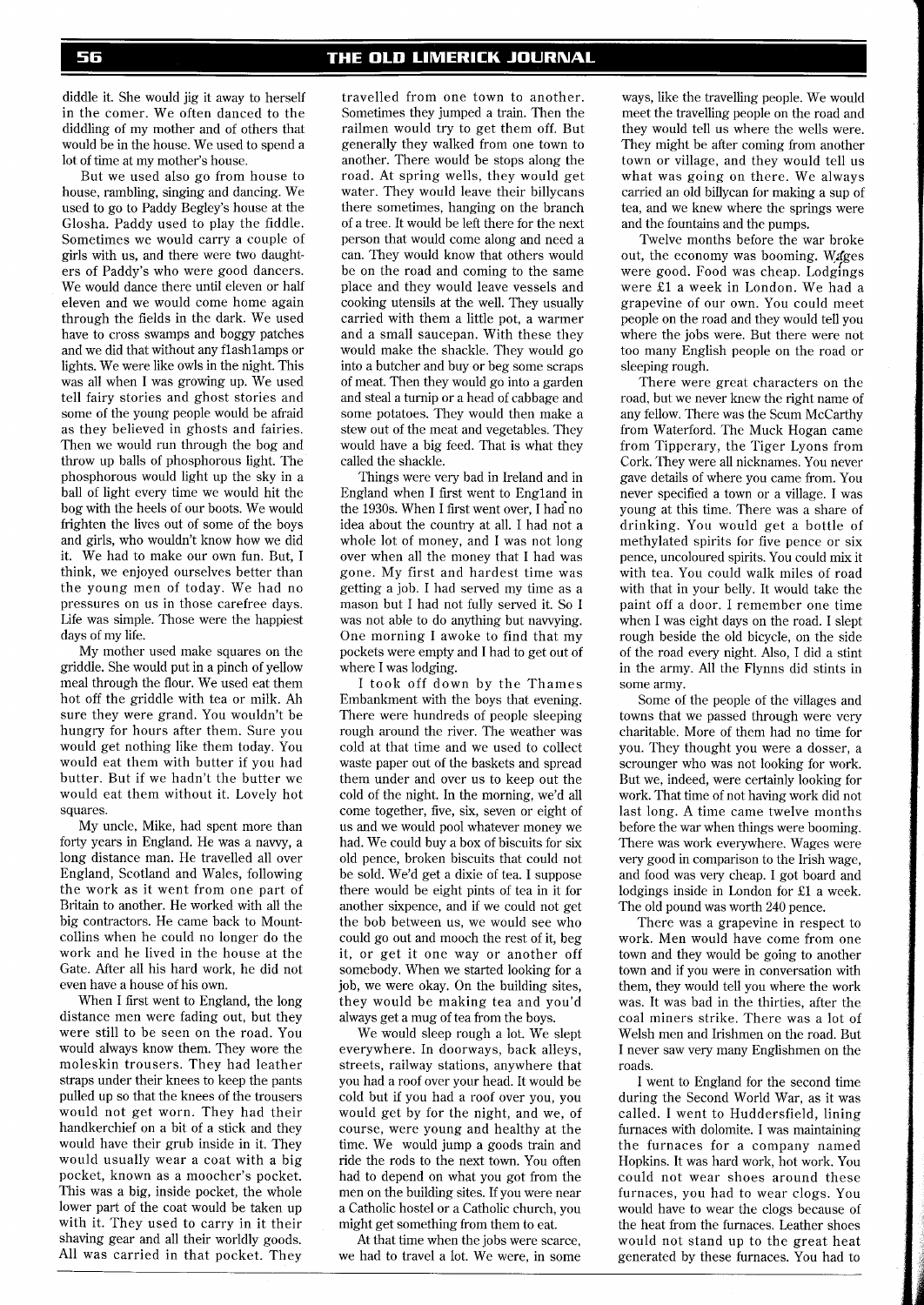

**Mountcollins townland on the first edition Ordnance Survey 6 inch map, 1840** 

wear a net over your hair because you were working with this black sand and it would cut the hair off your head. It was very hard and hot work. But the pay was good. When the war was over, I came home again and I took up my trade of stone-masoning that I had learned from my father.

But then I ran away a number of times from it. I wanted to go back to school and get an education. But I was the eldest of a large family and they could not afford to keep me at school. I had to go out and

earn money to feed the rest of the family. That is how things were in those distant days. But I had a chip on my shoulder for a while because I really felt that I was being victimised.

But then I saw how my father had to work for all of us, and after that I began to take pride in my work. I began to like what I was doing. I tried to be the best of masons and I thought I was a stone mason when I left my father and began to work on my own. But I was not as good as I thought. It was the road that taught me

my trade. I was a journeyman mason for years, and it was the old stonemasons on the road who taught me my trade and it was from them that I learned the fine art of stone.

There are a different type of people around Mountcollins now. They are more affluent, more independent. When I was growing up, very few would have a bicycle. Now they would not walk a mile or two without getting a lift in a motor car. Nobody had much in those times. But they were very good to each other and they shared. I would have one thing and they would share what they had with me; in regard to everything you owned, food, cigarettes, everything you owned. We all helped each other. Now they are too proud. They would be ashamed not to have it. They were a better people when they did not have a whole lot.

We had to make our own amusement. There was no radio at that time. I remember the first gramophone. I was always able to keep myself amused. We would meet in the evenings. I would be on the lookout for a musical instrument. If I got one, we would have a dance. We would dance a set or a waltz, or whatever took our fancy. If we did not have a musical instrument, we would dance, or diddle or whistle the dance music. We would stay in a house until about eleven o'clock, after that we might have been outstaying our welcome. Of course, there was no electricity in those times in the mountainy country that we lived in. Nor were there any roads. So we had to go home through the fields. That was no trouble for us at that time. We were well used to it. We would go through the fields and never lose our way at any time of the day or night. We had eyesight as good as the foxes. It was something we took for granted at that time.

House parties were a regular happening in our part of the country for many years. It was often a means of raising money for an individual, or a family, who were in straitened circumstances. There would be an entrance charge at the door. The raffle could be for any one of a number of things: a goose, a pig, a bonham, a donkey, an alarm clock. The older people would go up in the room to play the cards. These would usually be games of 41 or 45. The card players would often spend the night playing the games, late, late into the night. Finally one of them would win the prize, the bonham, the goose, the sum of money. If the prize was won by someone who did not want it, he would put it back in again and it would be played for at another raffle in the parish.

The young people, for the most part, would take no interest in the card playing. They would spend the night dancing in another room of the house. They would have come for the dancing. Local musicians would turn out for the night with their instruments: maybe an accordion, a fiddle, a humble mouth organ or just puss music, music made with the mouth,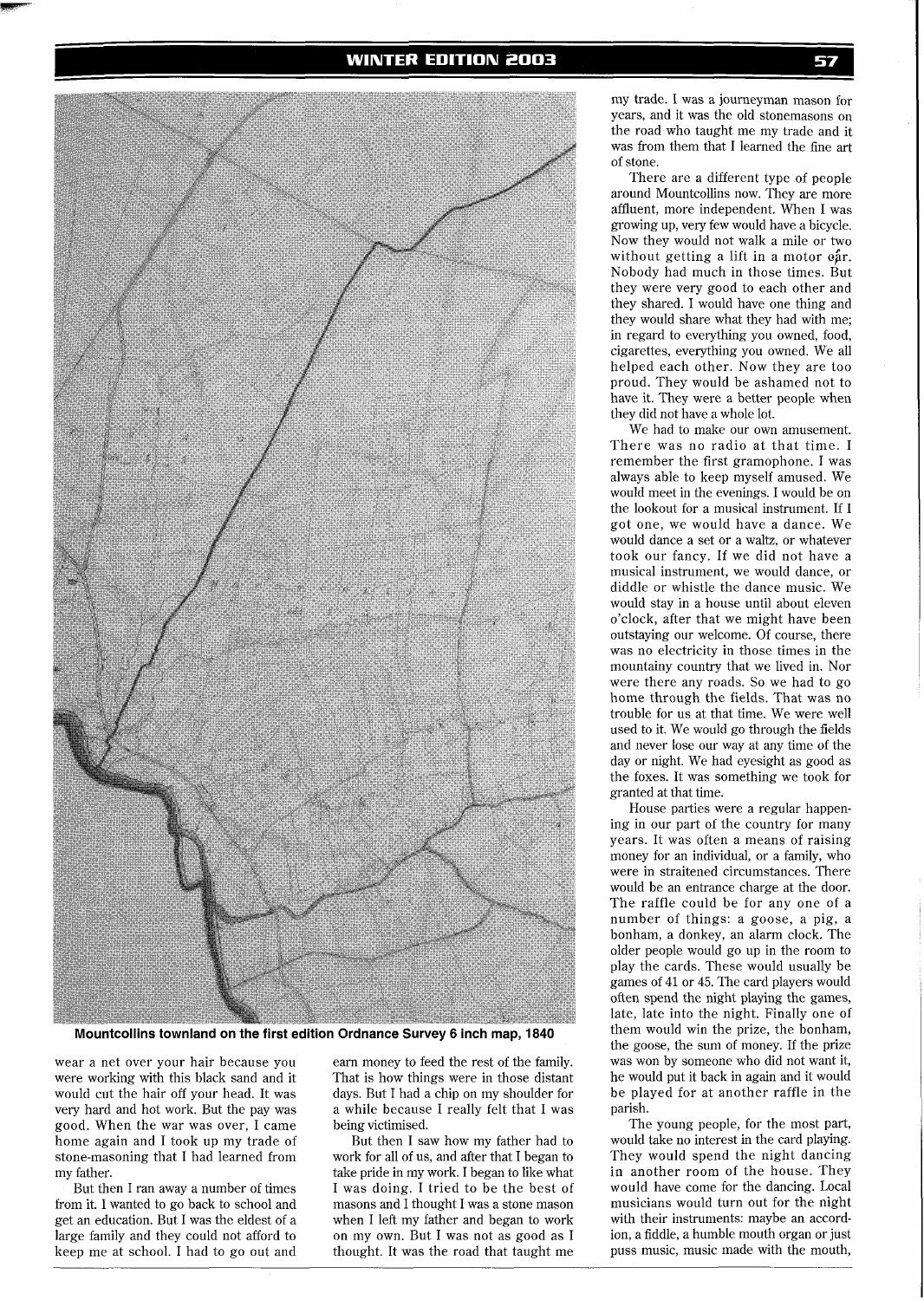## THE OLD LIMERICK JOURNAL

58

or diddling. The dance could go on until two of the clock in the morning. The poor woman, and she usually was poor, who held the raffle would have a busy time the following day cleaning up the house. But we never thought of that. We were young and we could dance all night. There would be no great spread on such nights. We would drink the tea and eat the slices of bread which would sometimes be liberally covered with homemade jam. We would enjoy the night. The old people would enjoy the cards. In those years, there were not many nights of the week that you could not go to a house like that. Such nights were held all around the hill country. But when the dance halls were built, the house dances died out.

I remember the dances from these times. There was the eight hand reel, the twelve hand reel, the polka set and the *Girl* I *Lefi Behind Me.* We would dance old dances like *Hurry the Jug.* There were step dancers at these nights who could dance *The Blackthorn Stick.* We would dance *Hurry the Jug* and other old dances that are not even heard of these days. All our family were able to play musical instruments. But it was not everybody that had a musical instrument in those days. But I remember that I had an accordion when I was growing. It was only a ten key accordion, an old type of instrument. But I learned on that. Then the chromatic accordion came out. We quickly got used to them. Anywhere we heard a piece of music, we had a knack of picking it up. If we heard it played five or six times, we would be able to play it ourselves. There was no such thing as writing down music. Some of the musicians were able to read and write music, but we did not. My mother could play. Rut we had no tuition. The music came to us naturally. If we heard a tune a few times we learned it. Of course, we were listening to other players, players from Kerry and players from Cork. You could find any musical instrument in our house from a balalaika to an accordion. We would try to play any instrument that we could knock music out of from a tin whistle to a mouth organ. I often played for polka sets with the mouth organ. But the problem with the ear player was that if he heard it played wrong, he learned it wrong. That was how he then played the tune. It was only the good musician then who would show him how to play the tune correctly. But it was the hell of a job to get out of the way you were playing to the correct playing of the tune.

My mother would listen to us and if we were not playing it right, she would correct us. But outside of that, we had no tuition. But we listened to players from Cork, Kerry and Limerick and we formed a style of our own listening to these.

I never took part in the meitheal. But I would usually take part after the meitheal, that night when the dance took place. I was known to be a musician and, of course, I would be asked to play the night of the threshing. So I would be there to play after the gathering and after the harvesting. I was then a journeyman mason and I was on the road all the time. I often met the west Kerry harvesters on the road. They used to follow the threshing from farm to farm.

I was once up at Ovens, near Cork city, and I was looking for a job. I think I got my training in England for keeping on the road, doing the journeyman. I kept on the road myself when I came home. The work was starting to get good in the towns and cities, but in the country places there was not much doing in my line of business, stone masoning. But I still went from town to town following the trade.

I went to Ovens once and I met there some of the west Kerry boys. I hadn't a bob in my pocket and I was feeling hungry. I saw this old bridge crossing a river and I said to myself that I would sit down for a while and rest in the shade of the bridge. I was cycling at the time and I rested the bicycle against the parapet of the bridge. My back was towards the river and resting against the battlement. Then I heard a splash. There were two fellows sitting on the bank of the river and one of them was washing his face. They were after shaving themselves in the reflection of the water in the river. No looking glass. Just looking into the water. I went to talk to the two boys and I told them my story. They told me who they were. They were following the thresher. One of them had a piece of meat, a piece of bacon, in a piece of cloth a little bigger than a handkerchief. They spread it out on the bank and offered it to me. 1 was ravenous and I ate it and I thought it was the best meal that I ever had. They had been given the food by the last farmer that they had worked for when they were leaving and they would be fed again by the next farmer who hired them. They were seasonal workers following the threshing machine and later the reaper and binder. They never stuck with the one farmer. They too were travelling men, men of the roads, following the seasonal work. They were like me, they enjoyed being on the road and meeting the people. They were very light-hearted men, a gay gang of men. The threshing would go on for three or four days. Then there would be a bit of drink and food and they would go on to the next farm.

The farmer and the travelling labourer had an understanding of each other. If the farmer liked one of these travelling workers he might ask him to stay for a couple of months. Some of them would, but many of them preferred the freedom of the open road. They would follow whatever they were working at, the threshing of the grain, for instance, but they would never like to bind themselves down to individual farmers. We always called them long distance boys. Men of the road was what they always were.

I had to spend five years with my father before I could go on the road as a qualified mason. When I left my father, I thought that I was fully qualified as a stonemason, but I was not. It was on the road that I learned the craft and the trade. It was on the road that I met the different masons from Connacht and the north of Ireland, the Munster masons and the masons of Leinster. Not a lot of the Leinster masons were journeymen, as Dublin was a large city and the masons there rarely left it as they usually had enough work in the city to keep them working. I met a lot of masons from Clare and Tipperary and I worked with masons from Leitrim and Roscommon. But most of my work was in Limerick. I worked in Limerick for twenty years. I used to cycle from Mountcollins to Limerick city and cycle home again. I was a fit man in those days and cycling to and from the city was no great bother to me. I was fit. There was a comradeship between masons, a great loyalty. I remember if you went onto a job looking for work and the foreman could not job you, the masons would pass around a cap and collect five or ten shillings for you. That was a lot of money at that time. In those days, a pint of porter was only nine pence. Food was cheap. If you could collect nine or ten bob at the various sites, you would nearly have your wages. A mason was expected to help out his fellow mason if he was down on his luck. There was a masonic code of solidarity and unity amongst the masons.

 $\mathcal{L}$ 

I came home to Ireland shortly after the war was over and I went back to my craft of stonemasonry. I had learned the stone masonry from my father. I would have liked to have gone to school but, being the eldest of a large family, I had to go out to work to put bread on the table for the younger members of the family, of whom there was a large number. But at this time of my life I had come to have a pride in my work. I liked what I was doing. I wanted to be the best. When I left my father, I thought I was a qualified stonemason, but I was not. It was the road that made me a mason. I worked all over the country for years and it was this that made me a true mason. It was the old masons that I met that taught me about stone, and I came to see that I was only a rubble man when I was building with my father, because that was all the building that was in that area. It was only when I went working on schools, hospitals and churches that 1 had to do rock face.

There was a lot that I had to learn, but I got on well with the old masons. They could speak the bearlagar and they had a great *meas* on anyone who could speak even a little of it. It is a dead language and it was mostly the masons who spoke, or at least knew a few words and a few phrases, although I met a carpenter who said that he could say his prayers in it. *Awig* is a mason. If we saw the ganger coming, we would shout aloud *"Showraig eisigk do luadar ar do rosa rua."* This meant to look out for the boss was on the site. This would go along the line of workers and no man would raise his head. We had our own way of communicating in a bar. A mason might say *"eistigh do dhig dhil trua cinn thru thunn for a tish."* This meant if the publican was alright for a few drinks on the slate. The young masons did not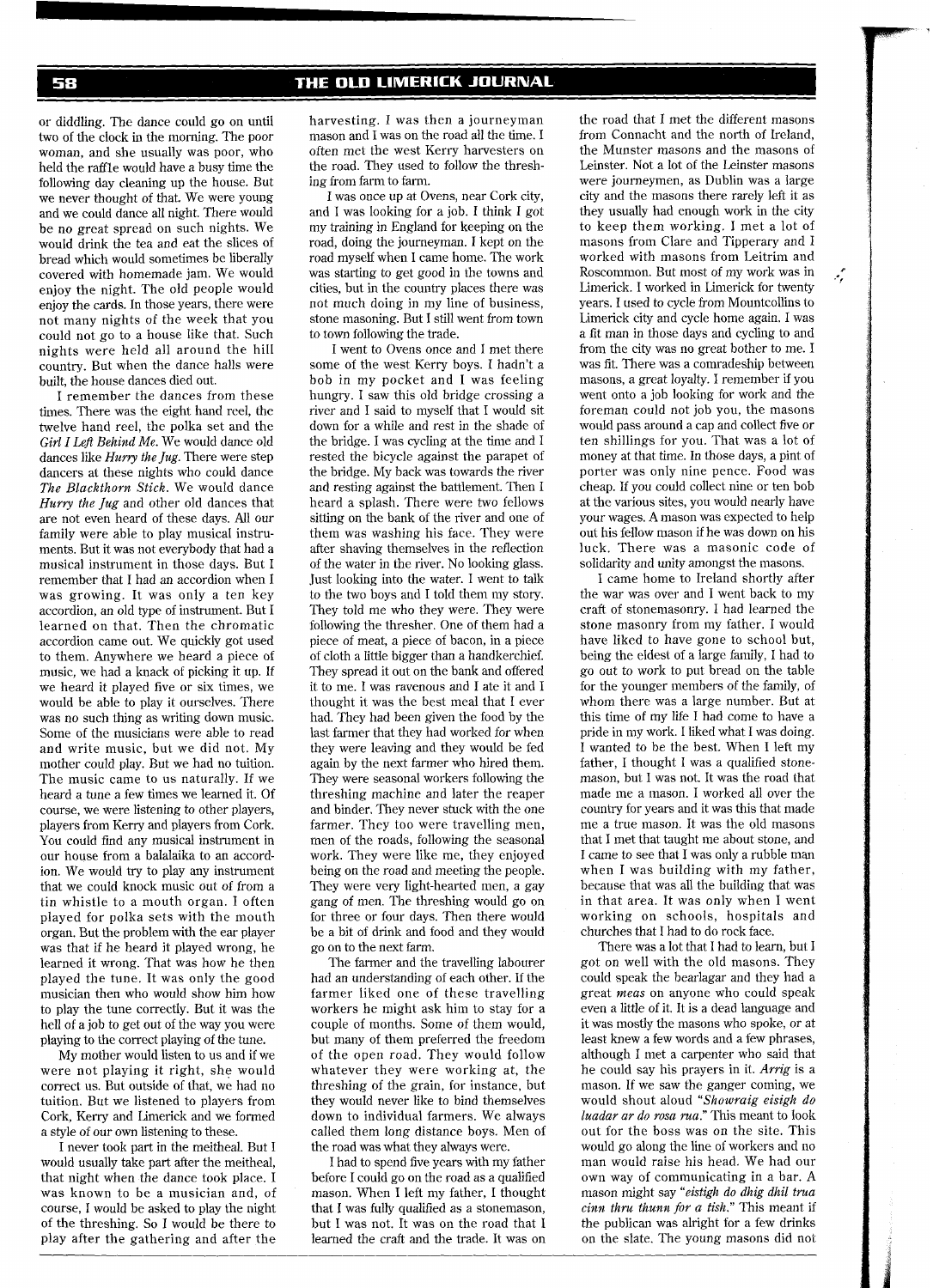bother speaking the bearlagar, but the old masons had no *meas* on you if you could not speak their language.

I worked mostly on limestone in Limerick, but in other parts of the country, I worked on quarry stone, brown stone, and green stone in Kerry. The green stone would be the hardest that you could find. You would need a blacksmith beside you to keep the tools edged. It was a wild stone and hard to dress. But there was a brown stone that was easily dressed, and the Leitrim stone was very nice to dress. You got different colours in it, brown, and various shades of red and green, and even yellow. There were a lot of quarries in the country that time, some great quarries. In later years, they thought this stone too dear and too slow to quarry. It was costing too much because wages had gone high. There was great pride amongst the masons in working these stones, but if they knew that the stones were going to be plastered, they were careless about the work because they knew that it was going to be covered over. But you pointed your work when you had jumper and jenkin and uncoarse rubble. But when you had broken ashlar, you never covered it. The mason guarded his reputation. He did not, under any circumstances, want to have a name of doing bad work. It was either a good or a bad job, and he did not want to be looking at his own bad work and, worse still, having others looking at it and criticising it for years to come.

The great masons of my time were the Dohertys of Clare, the Malones and the Kemmys of Limerick, Aidan Halloran of Limerick and the Flynns of Limerick. All these masons took great pride in their work. I worked for some time or other in all the counties in the south of Ireland.

A lot of travelling people came around our part of the country. Many of these were good tinsmiths. The MC Donaghs of Galway used to come to Mountcollins creamery. They were tinsmiths. They used get a lot of work around Mountcollins. They would often spend three or four weeks there. They would be repairing milk tankers for the creamery. They were noted tinsmiths. They got a lot of work there and they were much respected. They also made covers for the milk tanks for the farmers, and the farmers would get them to make tin gallons to hold water and milk. The local people would also bring in buckets and tanks to have these repaired and riveted.

Some of them, the O'Briens, used to carry the budget on their back. They would be going from town to town, fixing umbrellas, and repairing tin kettles and buckets. They were good tradesmen and they had all the proper tools. The local communities accepted them better than they do now because they were very useful to them. It was the plastic that put these itinerant tinsmiths out of business.

But they continued on the road. The women sold out of osier baskets. They offered combs, clothes brushes, clothes pegs, safety pins, holy pictures et cetera. I

remember this old lady coming in when I was working for Jack Cotter in Brosna. God knows what she had in the basket, but she emptied her basket out on the table. Jack was not greatly pleased with her arriving at this time, and he said: "Gather up your old trumperies, girl. Its nearly dinner time and can't you see that we have men working today." But she did not take any notice of him and she continued to show her wares to the woman of the house. The women of the house probably bought something from her, as the people were very good to the travelling people in those times. They would give them half a cake of bread, or money, or tea, or a few cups of sugar. It was thought to be bad luck to turn the travelling people away from the door.

The travellers always made their tea on the side of the road. When I was on the road myself, I often had tea with them. They would always be on the move, going from town to village, selling their skills and their wares. If they had a piece of bacon, they would boil this in a pot on the side of the road. Some of the women were great. They used make fine bread, grand soda cakes. I often enjoyed a feed with them. They were the best of company. They are more independent now. It is the money again. When the fairs and markets were taken out of the towns of Ireland, the whole way of living changed. They did away with the creameries, the horse fairs, the markets, the calf markets and the cattle fairs. You see, you had all the travelling people coming into those and the country people. They mixed better with each other and they knew one another better and they trusted each other more. I think there was more integration than there is now. It was a better thing really. Often, there was not a big gulf when it came to financial situations. The ordinary people lent a helping hand to the travellers more than they do today. The people today will say: "Yerra, they're better off than we are ourselves." They have no pity for them like the pity that we had when we were mixing with them and friendly with them on a man-to-man basis.

In the 1930s and 1940s, and indeed the previous decades, the priests had considerable power over the people. There were always people who opposed them. In those times, many of the priests were against the dance halls and they were even against the local house dances. They preached sermons from the altars against company keeping. It must have been difficult for the opposite sexes to ever come together and get to know each other and to marry and to procreate. The priests preached sermons from the altars against company keeping and they would say in the course of these sermons that the devil was in the dance hall. However, some years later, and not that many years later, priests were to be found running dance halls to make money for their churches, at least that was what they told us.

But there was a priest in Mountcollins

and he was always preaching against the dance hall, saying that the devil was in the hall. The hall in Mountcollins was owned and run by an old man named Paddy the Twin, God have mercy on poor Paddy's soul. We had this priest at this time and he hated dance halls and all that he imagined took place in them. He claimed that the devil was inside in every dance hall in Ireland. One Sunday he gave an awful, frightening sermon on the dance hall in Mountcollins. After this thundering sermon, he went back to the hall after mass and went into Paddy's wife. He gave out to her in the strongest and most angry fashion. But she, God be good to her, shut the door on him. We came along later and we asked her what he had said. But she said that he was only looking for Paddy to build a little wall. We saw the priest coming again and we ran into the forge because we were afraid of him. Danny Horgan was in the forge. He had not been at mass and he did not know anything that had happened. The priest, still fuming, said to Danny: "Do you see that place. The devil is in it." Danny had this catch phrase that he often used and he came out with it: "Wisha, you don't tell me so." This, of course, further enflamed the priest who shouted: "Well whether you believe it or not, he is there."

Of course, it was regarded by more or less everyone that it was a terrible thing to have a child outside of marriage. If a girl had a baby out of wedlock, she frequently had to leave her native place and go to England or some distant place to have her baby, that is if she did not put the child up for adoption. Sometimes the man stood by the girl and he married her. If that took place, it was seen as being reasonably okay. But often the man would not stand by the girl and she was left to paddle her own canoe. The priests had a lot to answer for in making it seem so wicked.

Sometimes a shotgun marriage was arranged. This often occurred when the parents of the young woman brought pressure on the young man to marry her. But it was generally thought that these were not very happy marriages, where the man was being forced into a marriage against his will. Sometimes too, threats were made to force the man to marry her, or to suffer at the hands of her relatives. There were matches made in that way but they could not be regarded as very happy marriages.

It was customary for the father to choose a wife for his sons. Sometimes he was helped by the local matchmaker. Some of these turned out to be very successful marriages, even though the couple might only meet once or twice before the marriage. A bride would have to have a fortune to marry into a farm. This fortune would then subsequently be handed to an unmarried sister of the groom. Sometimes a lump of money like that would do a whole round of the parish and be handed on from one farm to another.

The matchmaker always had an eye